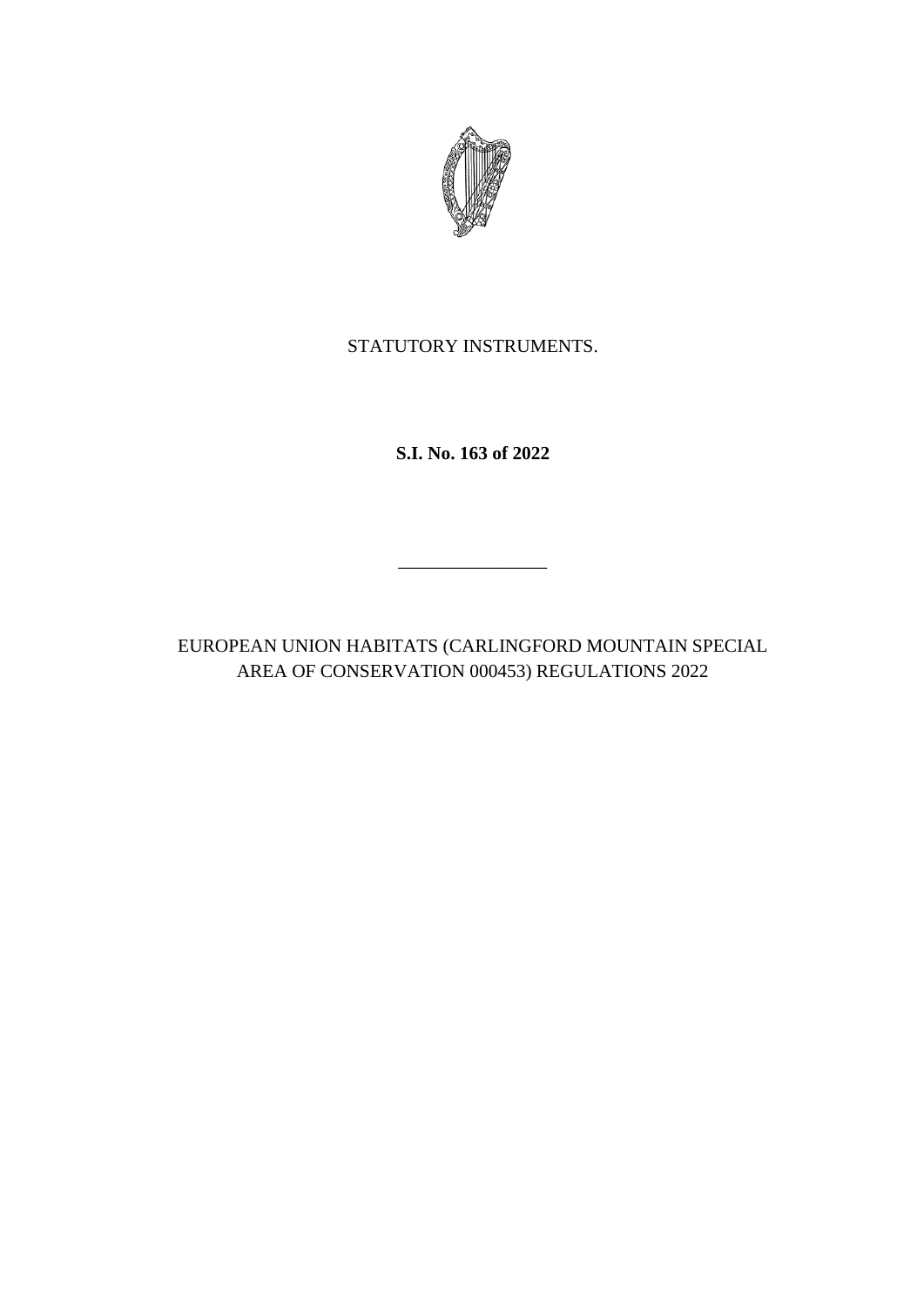# S.I. No. 163 of 2022

# EUROPEAN UNION HABITATS (CARLINGFORD MOUNTAIN SPECIAL AREA OF CONSERVATION 000453) REGULATIONS 2022

I, DARRAGH O'BRIEN, Minister for Housing, Local Government and Heritage, in exercise of the powers conferred on me by section 3 of the European Communities Act 1972 (No. 27 of 1972) and for the purpose of giving further effect to Council Directive 92/43/EEC of 21 May 1992<sup>1</sup>, hereby make the following regulations:

### *Citation*

1. These Regulations may be cited as the European Union Habitats (Carlingford Mountain Special Area of Conservation 000453) Regulations 2022.

## *Interpretation*

2. (1) In these Regulations -

"Directive" means Habitats Directive within the meaning of the Regulations of 2011;

"Minister" means Minister for Housing, Local Government and Heritage;

"Regulations of 2011" means European Communities (Birds and Natural Habitats) Regulations 2011 (S.I. No. 477 of 2011);

"Special Area of Conservation" means the area designated under Regulation 3 as a Special Area of Conservation.

(2) In these Regulations a word or expression that is used in these Regulations and is also used -

- (a) in the Regulations of 2011 shall, unless the contrary intention is expressed, have in these Regulations the meaning that it has in the Regulations of 2011, or
- (b) in the Directive shall, unless the contrary intention is expressed, have in these Regulations the meaning that it has in the Directive.

### *Designation of Special Area of Conservation*

3. (1) Having taken account of the matters referred to in Article 4 of the Directive and having been adopted by the European Commission in accordance with the procedure laid down in Article 4(2) of the Directive, the area identified by reference to the map contained in Schedule 1 and further referred to in Schedule 2 is designated as a Special Area of Conservation, in accordance with Article 4(4) of the Directive, in order to ensure the protection of natural habitats and species in Annex I and II to the Directive, including in particular the natural habitat type and animal and plant species specified in Schedule 3.

(2) The Minister shall, in accordance with the Regulations of 2011, establish and publish such particular conservation objectives as he or she, from time to time,

<sup>1</sup> OJ No. L206, 22.07.1992, P. 7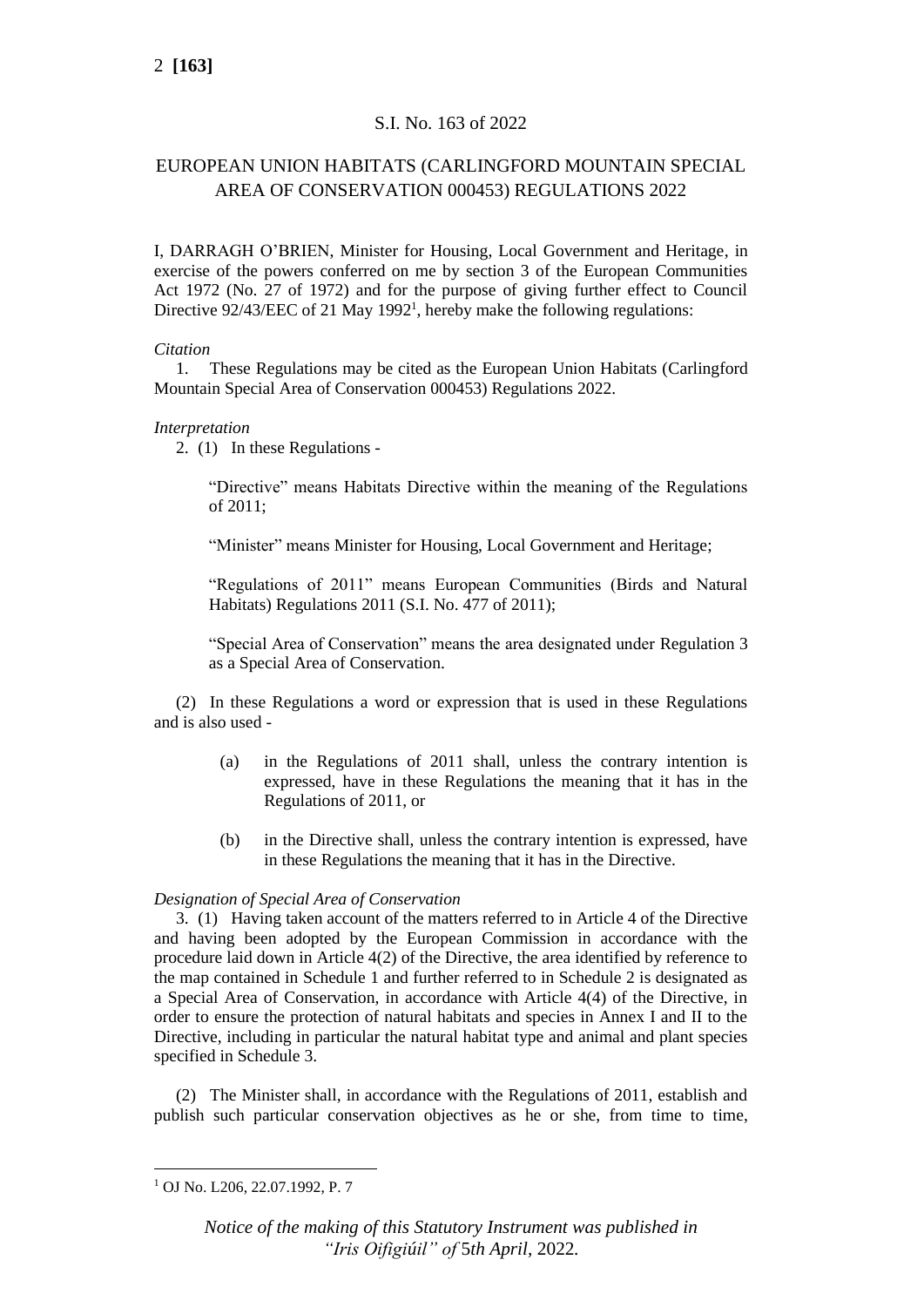considers necessary for the Special Area of Conservation with regard to the natural habitat type and animal and plant species specified in Schedule 3.

*Matters relating to maps*

- 4. (1)(*a*) The indicative map contained in Schedule 1 showing the boundary of the Special Area of Conservation shall be drawn to such convenient scale as the Minister thinks fit and sealed and shall be deposited in the offices of the Minister.
	- (*b*) The Minister may prepare more detailed maps, in such convenient number of separate sheets as the Minister thinks fit, showing the boundary of the Special Area of Conservation and shall seal each of the maps and shall deposit them in the offices of the Minister.
	- (*c*) Any dispute involving the boundaries of the Special Area of Conservation shall be determined by reference to maps prepared under this subsection in relation to the area.
- (2) (*a*) A map referred to in paragraph (1) when so deposited in the offices of the Minister shall be retained in such offices and the map, or a true copy of it, shall be open for inspection free of charge in such offices by any person at any time at which the offices are open for the transaction of public business.
	- (*b*) The Minister may cause to be prepared and supplied to any person so requesting a true copy of a map deposited with the Minister under paragraph  $(1)(a)$  or (b) or any particular part or sheet of it and to charge for such copy such sum to cover administrative costs as the Minister decides.

### *Activities requiring consent*

5. (1) Subject to paragraph (2), a person shall not carry out, cause or permit to be carried out or continue to carry out, or assist in carrying out, any activity specified in Schedule 4 within the Special Area of Conservation except with, and in accordance with, consent given by the Minister under Regulation 30 of the Regulations of 2011, upon application in writing to the Minister to carry out the activity.

(2) There is no requirement upon a person to obtain the consent of the Minister under paragraph (1) where a proposed activity or continued activity referred to in that paragraph -

- (*a*) is one that requires consent or consents under one or more of the enactments set out in the Second Schedule to the Regulations of 2011 or under the Planning and Development Acts 2000 to 2015 and the activity is carried out with and in compliance with such consent or consents,
- (*b*) is part of a project that has received consent under one or more of the enactments set out in the Second Schedule to the Regulations of 2011 or under the Planning and Development Acts 2000 to 2015 and the project or activity is carried out with and in compliance with a consent or consents given under the applicable statutes,
- (*c*) is part of a project that has received consent under one or more regulations made under the European Communities Act 1972 or under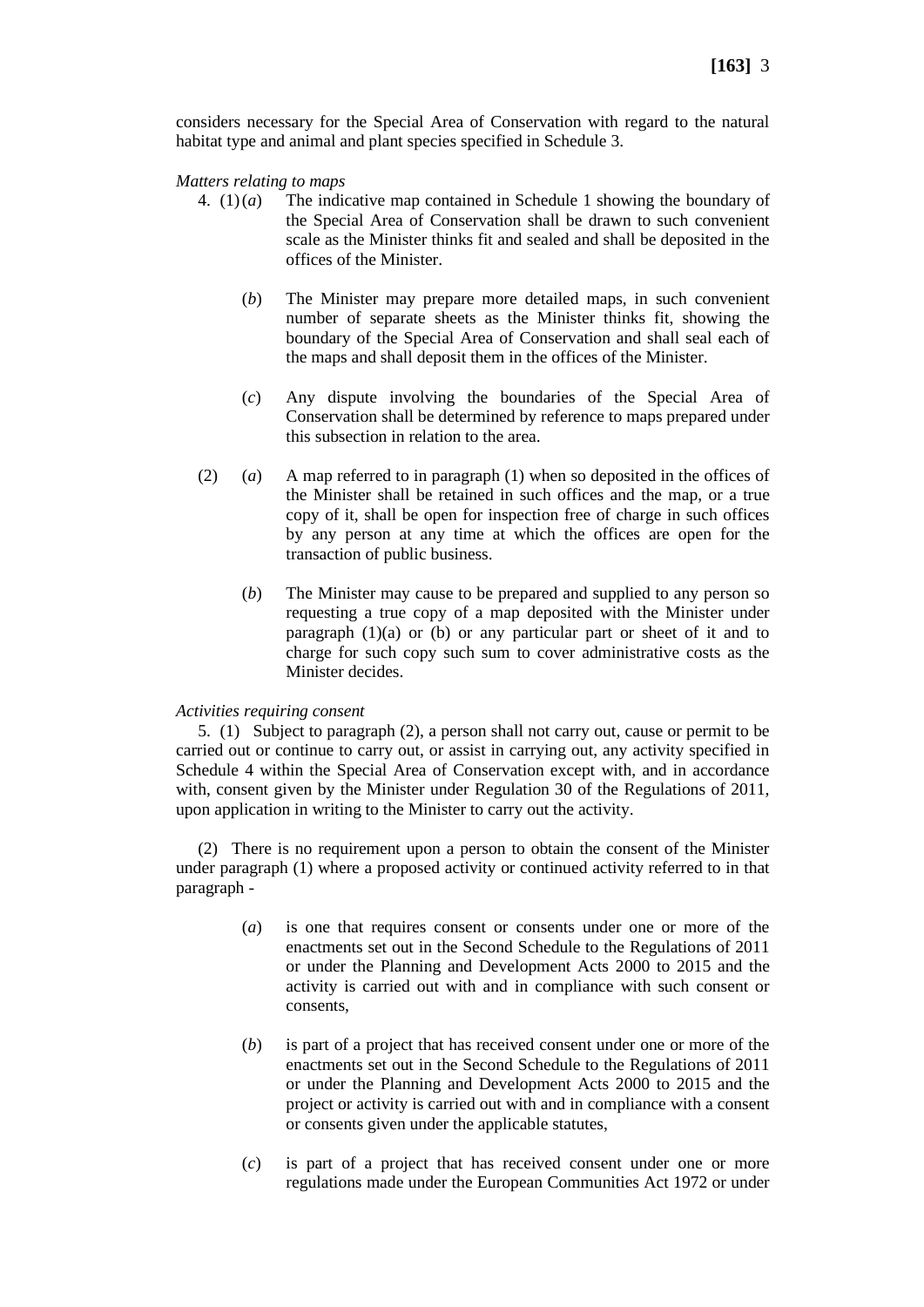one or more regulations made under any of the enactments set out in the Second Schedule to the Regulations of 2011 and the project or activity is carried out with and in compliance with such consent, or

(*d*) has been authorised as part of an agreed farm or land management plan.

(3) A person affected by a decision to refuse to give consent, to attach or vary conditions or revoke a consent under Regulation 30 of the Regulations of 2011, in respect of an activity referred to in paragraph (1), may appeal the decision under Regulation 37(3) of the Regulations of 2011.

### *Offence and proceedings*

6. (1) A person who carries out, causes or permits to be carried out, or assists in the carrying out of an activity referred to in Regulation 5(1), without a consent or otherwise than in accordance with a consent given by the Minister under Regulation 30 of the Regulations of 2011, commits an offence and is liable -

- (*a*) on summary conviction, to a class A fine or to imprisonment for a term not exceeding 6 months, or both, or
- (*b*) on conviction on indictment, to a fine not exceeding  $\epsilon$ 500,000 or to imprisonment for a term not exceeding 3 years, or both.

(2) In imposing a penalty under paragraph (1), the court shall, in particular, have regard to the risk or extent of injury to the environment arising from the act constituting the offence.

- (3) Proceedings for an offence under paragraph (1) may be brought summarily by
	- (*a*) the Minister,
	- (*b*) the public authority concerned, or
	- (*c*) a member of the Garda Síochána, in accordance with section 8 of the Garda Síochána Act 2005.

(4) Any fine in respect of an offence prosecuted summarily by a public authority shall be paid to that public authority.

### *Offence - body corporate*

7. (1) Where an offence under Regulation 6 is committed by a body corporate and is proven to have been so committed with the consent, connivance or approval of or to have been attributable to the wilful neglect on the part of any person, being a director, manager, secretary or other officer of the body corporate or a person who was purporting to act in any such capacity, that person, as well as the body corporate, commits an offence and is liable to be proceeded against and punished as if he or she were guilty of the first-mentioned offence.

(2) Where the affairs of a body corporate are managed by its members, paragraph (1) applies in relation to the acts and defaults of a member in connection with his or her functions of management as if he or she were a director or manager of the body corporate.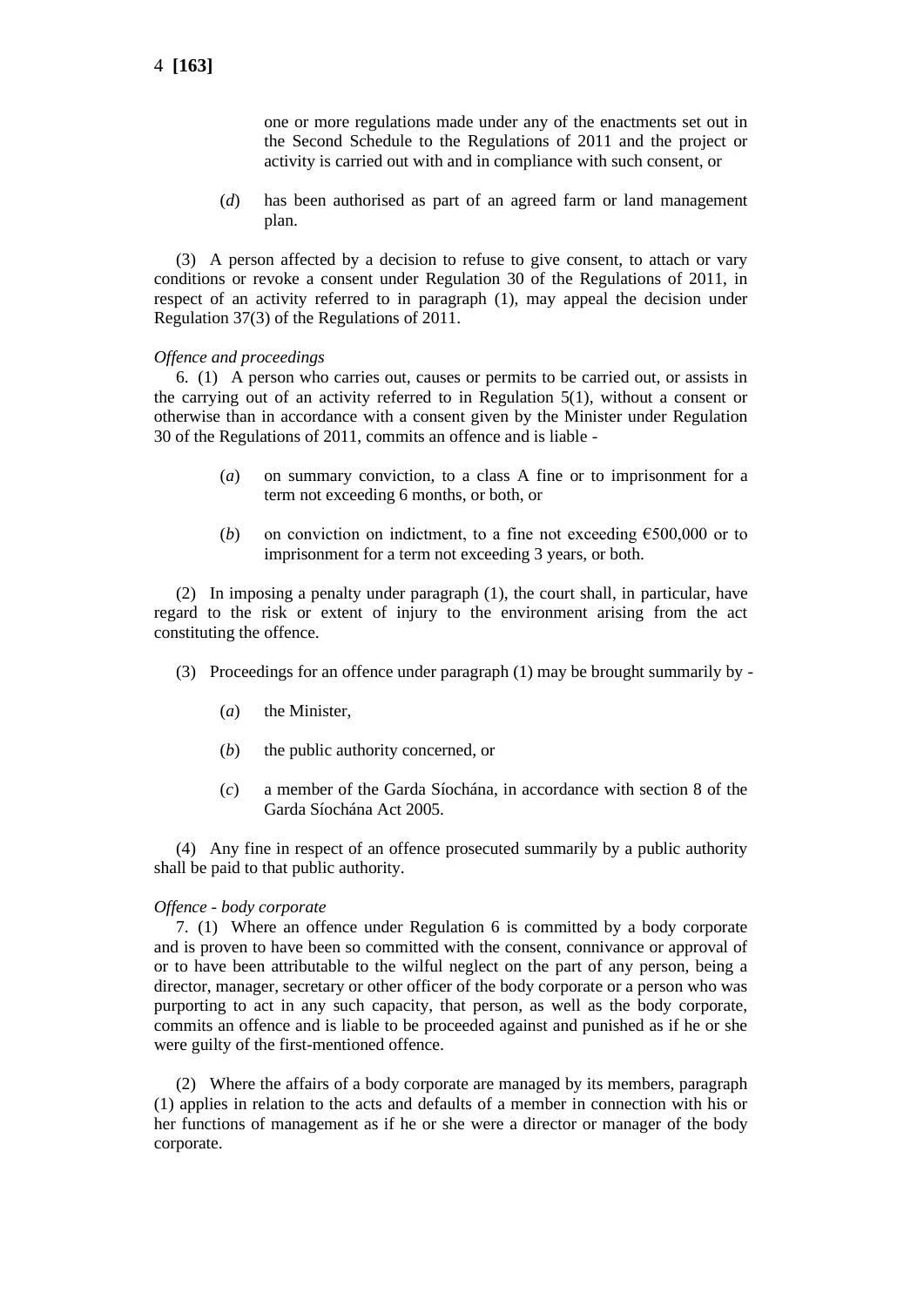### *Costs of prosecutions*

8. Where a person is convicted of an offence under Regulation 6, the court shall, unless it is satisfied that there are special and substantial reasons for not so doing, order the person to pay to the prosecutor the costs and expenses, measured by the court, incurred by the prosecutor or other person in relation to the investigation, detection and prosecution of the offence, including costs and expenses incurred in the taking of samples and the carrying out of tests, examinations and analyses.

### *Authorised officers*

9. A person appointed as an authorised officer under Regulation 4 of the Regulations of 2011 for the purposes of ensuring compliance with these Regulations may exercise the powers of an authorised officer under Part 2 of the Regulations of 2011.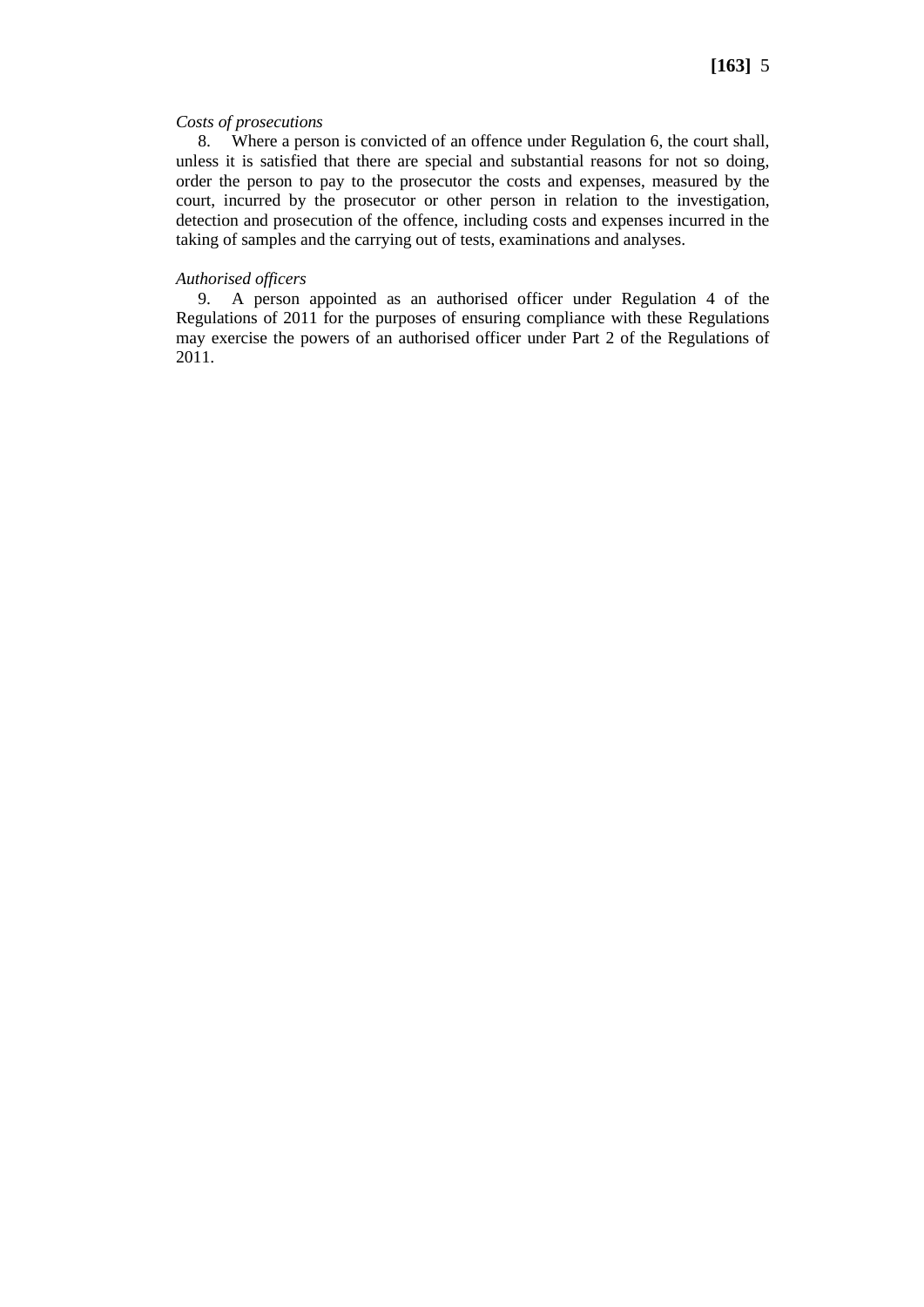

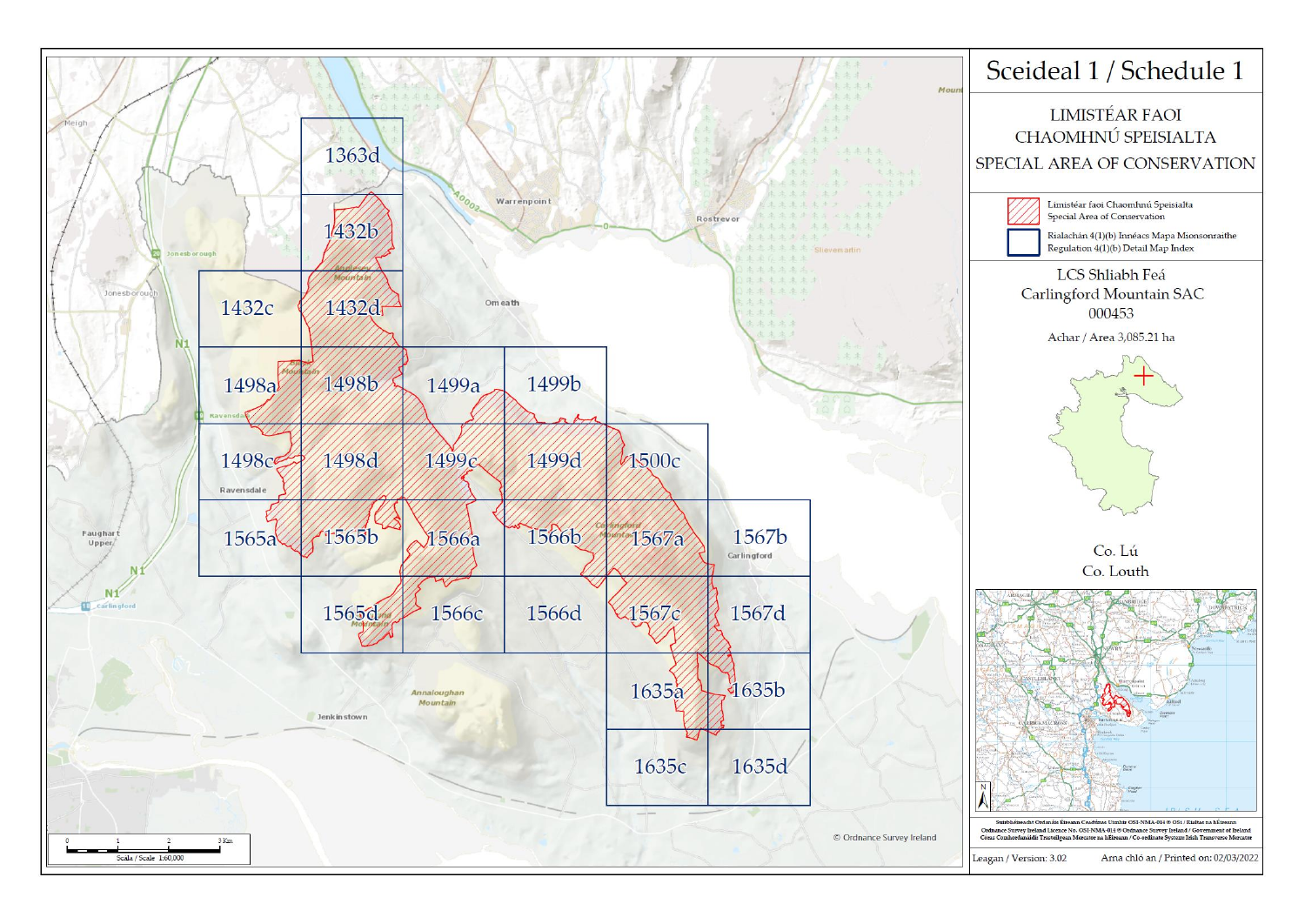# **Schedule 2**

*Regulation 3*

## **Description of area designated as a Special Area of Conservation**

The area known as Carlingford Mountain Special Area of Conservation 000453 is situated in the county of Louth being the land and waters enclosed on the map (contained in Schedule 1) within the inner margin of the red line and hatched in red and is situated in whole or in part in the townlands of Aghameen, Anaverna, Ardaghy, Ballaverty, Ballinteskin, Ballymakellett, Ballyonan, Bavan, Bellurgan, Castletowncooley, Commons (E.D. Carlingford), Cornamucklagh, Corrakit, Doolargy, Glenmore, Grange Irish, Jenkinstown, Liberties of Carlingford, Lislea, Moneycrockroe, Mullaghattin (E.D. Rathcor), Rath (E.D. Rathcor), Ravensdale Park, Spellickanee and Tullaghomeath.

## **Schedule 3**

*Regulation 3*

## **Natural habitat type and animal and plant species lists**

## **Natural Habitat Type**

*In this list the sign* [\*] *indicates a priority habitat type as defined in the Directive.*

### **Natura 2000 Code Description**

| 4010 | Northern Atlantic wet heaths with <i>Erica tetralix</i>                                                                                  |
|------|------------------------------------------------------------------------------------------------------------------------------------------|
| 4030 | European dry heaths                                                                                                                      |
| 4060 | Alpine and Boreal heaths                                                                                                                 |
| 6230 | Species-rich <i>Nardus</i> grasslands, on siliceous substrates in<br>mountain areas (and submountain areas, in Continental<br>$Europe)*$ |
| 7130 | Blanket bogs (* if active bog)                                                                                                           |
| 7140 | Transition mires and quaking bogs                                                                                                        |
| 7230 | Alkaline fens                                                                                                                            |
| 8110 | scree of the montane to<br>levels<br><b>Siliceous</b><br>snow<br>(Androsacetalia alpinae and Galeopsietalia ladani)                      |
| 8210 | Calcareous rocky slopes with chasmophytic vegetation                                                                                     |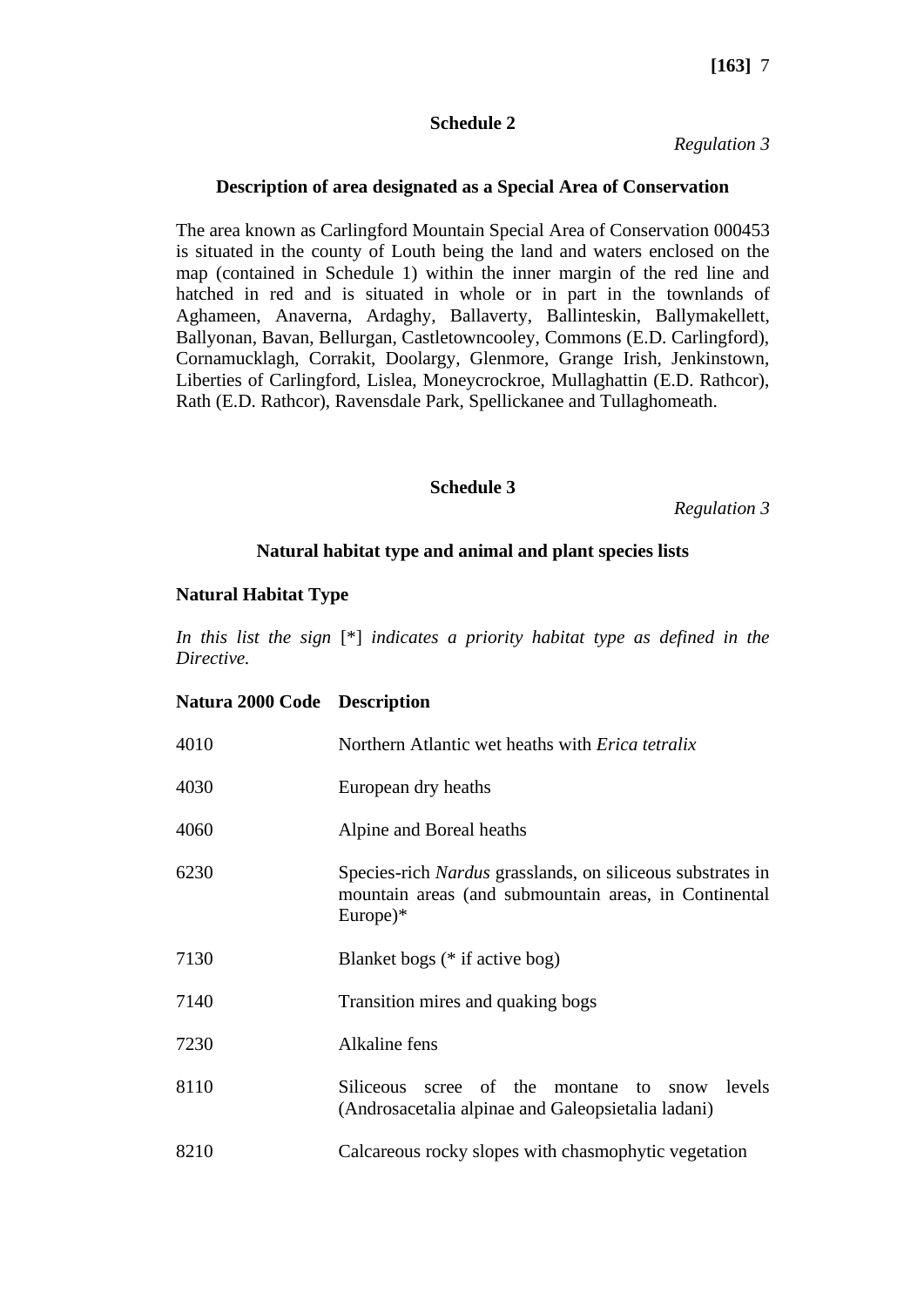# 8 **[163]**

8220 Siliceous rocky slopes with chasmophytic vegetation

# **Schedule 4**

*Regulation 5*

## **Activities requiring consent of Minister**

- **ARC Code Description**
- ARC 01 Reclamation, including infilling.
- ARC 03 Blasting, drilling, dredging or otherwise removing or disturbing fossils, rock, minerals, mud, sand, gravel or other sediment.
- ARC 05 Cutting, uprooting or otherwise removing plants. [Consent is not required for harvesting of cultivated crops, or for grazing or mowing.]
- ARC 06 Introduction, or re-introduction, of plants or animals not found in the area. [Consent is not required for the planting of crops on established reseeded grassland or cultivated land.]
- ARC 07 All activities relating to turf cutting and/or peat extraction. [Consent is not required to continue domestic turf cutting from existing turf banks.]
- ARC 09 Construction or alteration of tracks, paths, roads, bridges, culverts or access routes.
- ARC 10 Construction, removal or alteration of fences, stone walls, hedgerows, banks or any field boundary other than temporary electric fencing. [Consent is not required for normal maintenance.]
- ARC 11 Digging, ploughing, harrowing or otherwise disturbing soil or substrate. [Consent is not required for these activities on established reseeded grassland or cultivated land provided it is greater than 50m from a river, stream, floodplain, wetland, lake, turlough or pond.]
- ARC 12 Applying inorganic or organic fertiliser, including slurry and farmyard manure. [Consent is not required for these activities on established reseeded grassland or cultivated land provided it is greater than 20m from a river, stream or floodplain; or greater than 50m from a wetland, lake, turlough or pond.]
- ARC 13 Applying lime. [Consent is not required for this activity on established reseeded grassland or cultivated land provided it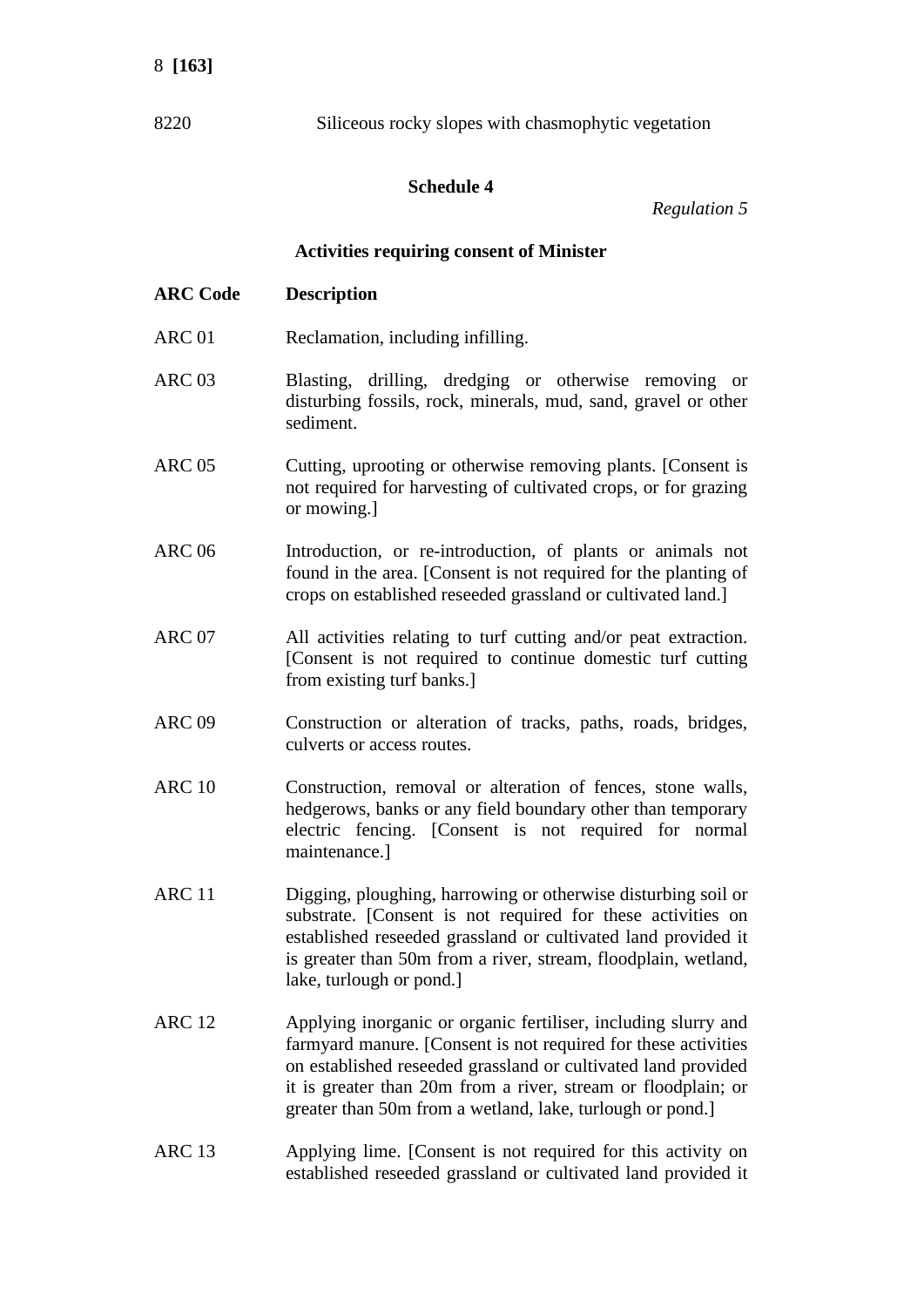is greater than 20m from a river, stream or floodplain; or greater than 50m from a wetland, lake, turlough or pond.]

- ARC 14 Storage, burial, disposal or recovery of any materials. [Consent is not required for these activities on established reseeded grassland or cultivated land provided it is greater than 20m from a river, stream or floodplain; or greater than 50m from a wetland, lake, turlough or pond.]
- ARC 15 Burning, topping, clearing scrub or rough vegetation or reseeding. [Consent is not required for these activities on established reseeded grassland or cultivated land provided it is greater than 20m from a river, stream or floodplain; or greater than 50m from a wetland, lake, turlough or pond.]
- ARC 18 Application of pesticides, including herbicides. [Consent is not required for these activities on established reseeded grassland or cultivated land provided it is greater than 20m from a river, stream or floodplain; or greater than 50m from a wetland, lake, turlough or pond.]
- ARC 19 Supplementary feeding of livestock. [Consent is not required for this activity on established reseeded grassland or cultivated land provided it is greater than 20m from a river, stream or floodplain; or greater than 50m from a wetland, lake, turlough or pond.]
- ARC 20 Significant changes in livestock density (including introduction of grazing), changes in livestock type or grazing season, other than on established reseeded grassland. [Consent is not required for changes of less than 20% in livestock density unless notice has been given that a lower percentage is applicable to a particular site.]
- ARC 24 Works on, or alterations to, the banks, bed or flow of a drain, watercourse or waterbody.
- ARC 25 Drainage works including digging, deepening, widening or blocking a drain, watercourse or waterbody.
- ARC 27 Water abstraction, sinking of boreholes and wells.
- ARC 29 Planting of trees or multi-annual bioenergy crops.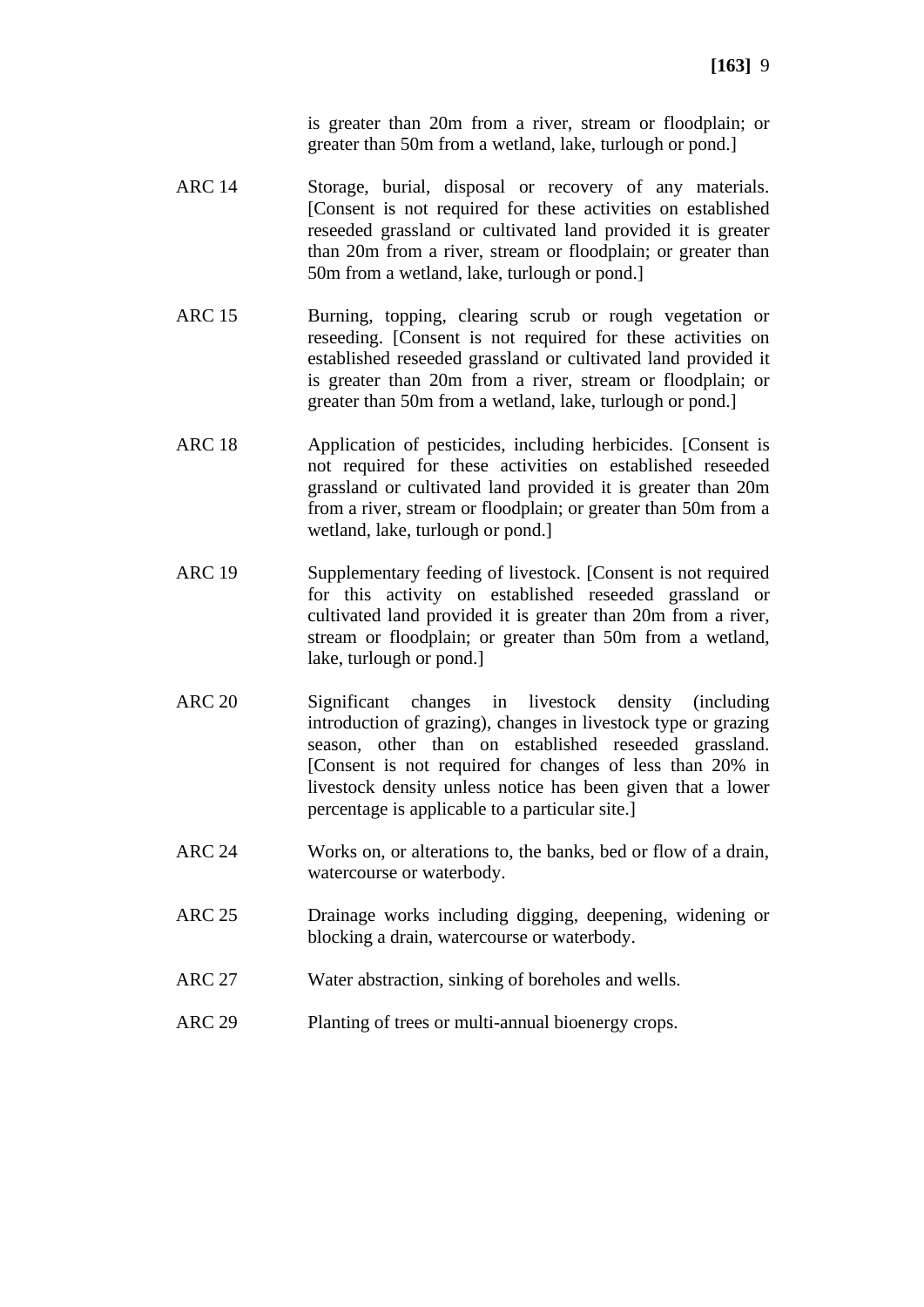10 **[163]**

- ARC 31 Developing or consenting to the development or operation of commercial recreational/visitor facilities or organised recreational activities.
- ARC 32 Recreational use of an off-road vehicle.



GIVEN under my Official Seal, 31 March, 2022.

DARRAGH O'BRIEN, Minister for Housing, Local Government and Heritage.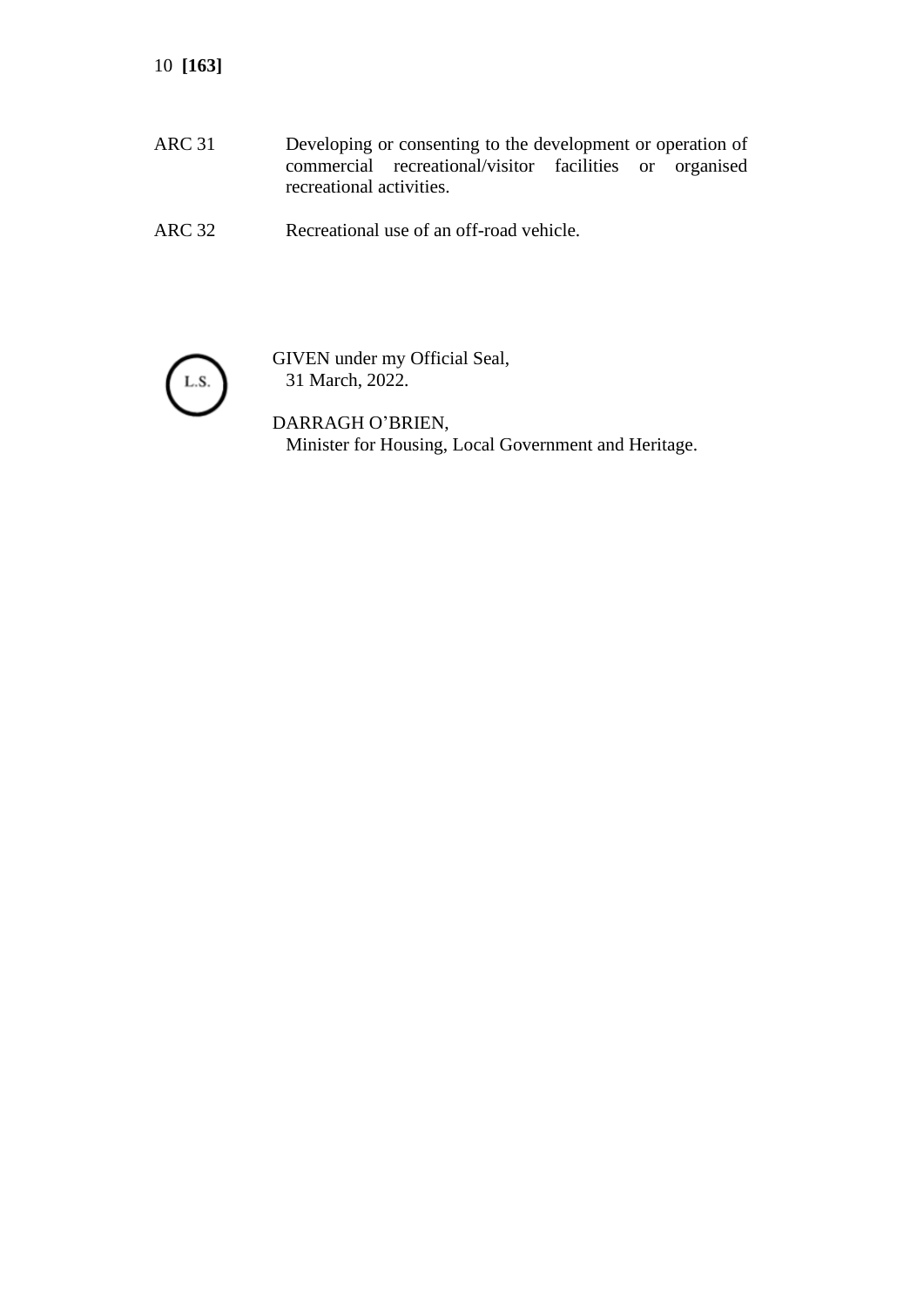## EXPLANATORY NOTE

## (*This note is not part of the Instrument and does not purport to be a legal interpretation.*)

The European Union's Habitats Directive (92/43/EEC) (as amended) requires Member States to protect habitats and wildlife areas of European interest by, among other things, designating sites as Special Areas of Conservation in order to create a coherent European ecological network. The hyperlink:

http://ec.europa.eu/environment/nature/legislation/habitatsdirective/index\_en.ht m which connects to the European Commission Environment (Nature and Biodiversity) website also contains a further link to the text of the Habitats Directive.

The effect of these Regulations is to complete the formal designation of the site as a Special Area of Conservation in accordance with Article 4 of the Directive. The geographical area of the Special Area of Conservation designated by these Regulations is defined in Schedule 1 (a map of the area) and Schedule 2 (a list of the townlands in question or a description of the area). For more detailed maps than those contained in Schedule 1, or for greater detail on boundary delineation, contact should be made with the National Parks and Wildlife Service of the Department of Housing, Local Government and Heritage or by viewing the relevant text or map details on www.npws.ie.

The natural habitat types and animal and plant species lists cited in Schedule 3 of these Regulations are specified, in accordance with the Directive, in order to ensure their conservation (i.e. the measures required to maintain or restore the natural habitats and the populations of species of wild fauna and flora at a favourable status). The updated list of published conservation objectives referred to in Regulation 3 is available on www.npws.ie. Public authorities should have regard to these objectives when undertaking a screening or appropriate assessment of plans or projects in accordance with the EU Habitats Directive.

Those activities that require consent of the Minister or in some circumstances another public authority listed at Schedule 4 to these Regulations are cited for their potential to cause disturbance or damage to the natural habitat types and animal and plant species specified in Schedule 3 of these Regulations. Landowners or occupiers should contact the local National Parks and Wildlife Service office of the Department of Housing, Local Government and Heritage before undertaking any of the works listed at Schedule 4. (See www.npws.ie for contact details). Please note that activities other than those listed at Schedule 4 to these Regulations, such as effluent discharge, construction work, aquaculture, fishing or forestry require a licence or permission from the appropriate consent authority.

These Regulations provide (Regulations 6 and 7) that contravention of the provisions of these Regulations shall constitute an offence. Regulation 6 also provides for penalties.